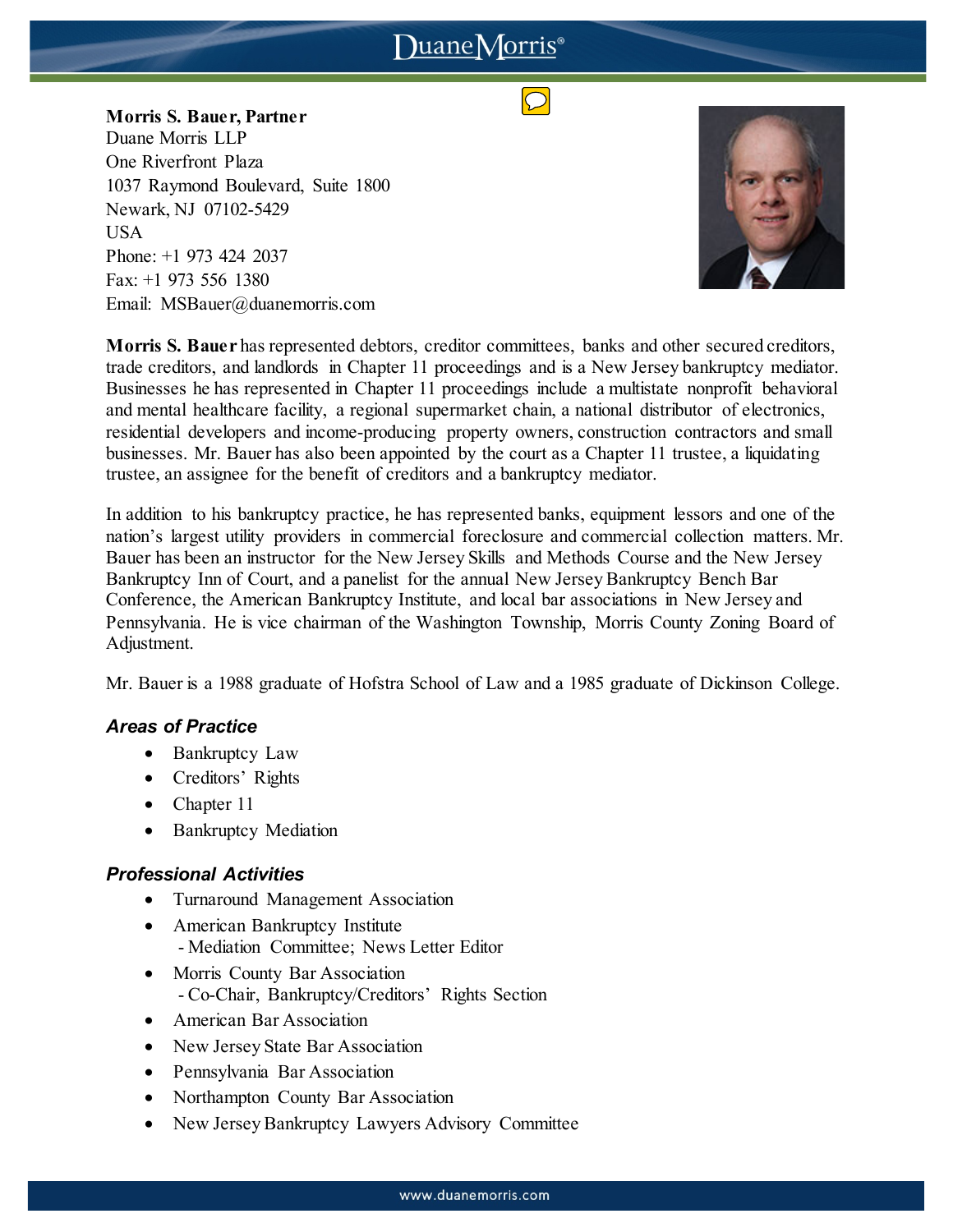# Duane Morris<sup>®</sup>

• Association of Federal Bar of New Jersey - Bankruptcy Section

## *Admissions*

- New Jersey
- New York
- Pennsylvania
- U.S. District Court for the Eastern District of New York
- U.S. District Court for the Southern District of New York
- U.S. District Court for the Eastern District of Pennsylvania
- U.S. Court of Appeals for the Third Circuit

## *Education*

- Hofstra University School of Law, J.D., 1988
- Dickinson College, B.S., 1985

## *Experience*

- Duane Morris LLP - Partner, 2021-present
- Norris McLaughlin PA - Partner, 2007-2021
- Ravin Greenberg PA - Partner, 1996-2007 - Associate, 1990-1996
- Arthur Anderson & Co. - Staff Accountant, 1988-1990

## *Civic and Charitable Activities*

- Homeless Solutions, Inc. - Corporate Advisory Board
- Teams for Kids Foundation, Inc.
- Washington Township Board of Adjustments

## *Honors and Awards*

- Listed in *Chambers USA: America's Leading Lawyers for Business*, 2021
- Listed in *The Best Lawyers in America*, 2010-2021
- Listed in New Jersey Super Lawyers, 2006-2021
- AV Preeminent® Peer Review Rated by Martindale-Hubbell®

*AV® , AV Preeminent® , Martindale-Hubbell Distinguished℠ and Martindale-Hubbell Notable℠ are Certification Marks used under license in accordance with the Martindale-Hubbell® certification procedures, standards and policies.*

## *Media Hits*

• Quoted, "New Year Means Coping with List of Overdue Bills," *NJBiz*, January 11, 2010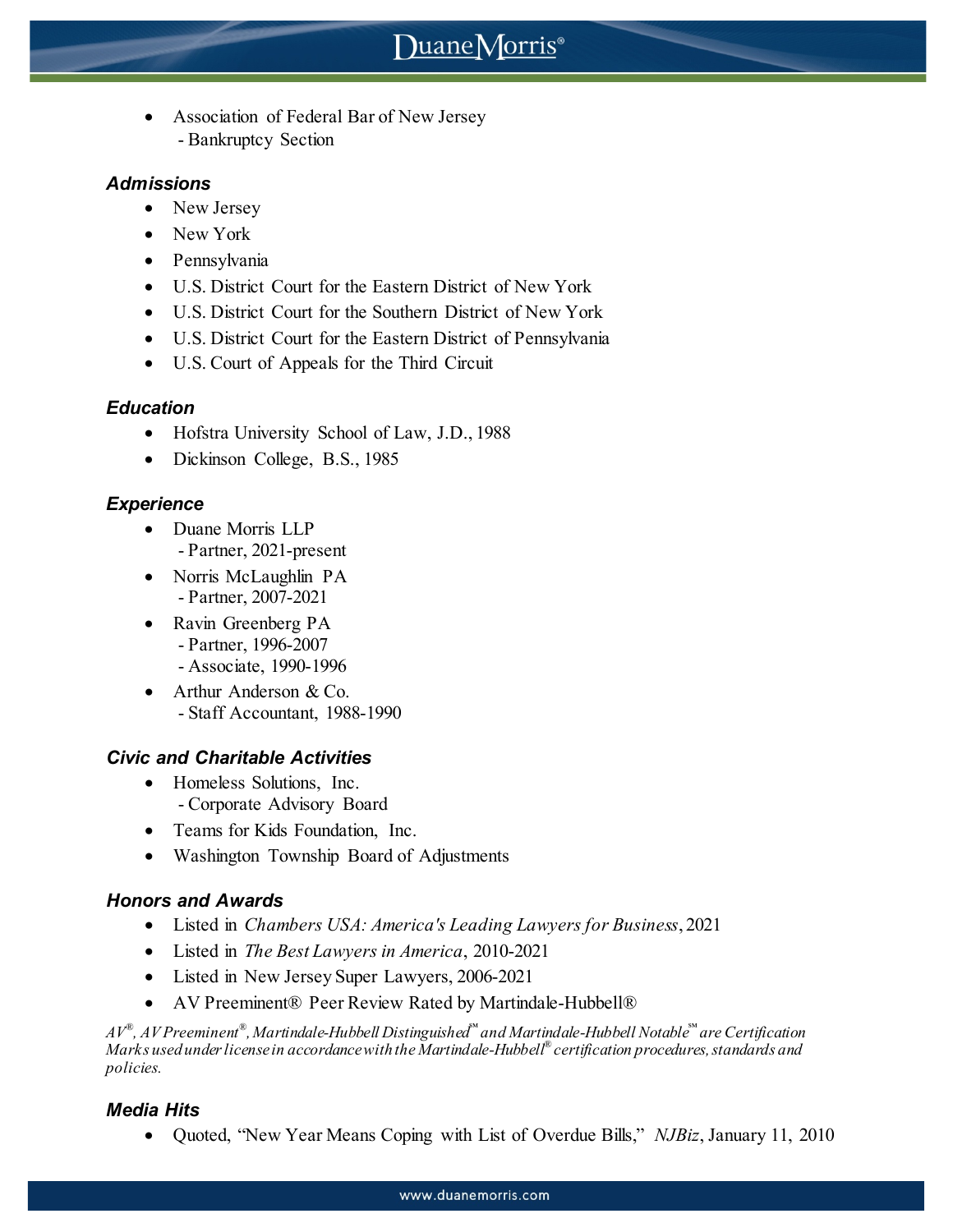# *Selected Publications*

- "2021 Outlook," *Turnarounds & Workouts*, January 2021
- "Year in Review," *Turnarounds & Workouts*, December 2020
- "Third Circuit Again Strictly Applies the Plain Language in Denying Lender's Credit Bid Rights in Philadelphia Newspapers, LLC," *ACC Focus on New Jersey Chapter*, July 2010
- "A Bankruptcy & Creditors' Rights Group Hits Its Stride," *The Metropolitan Corporate Counsel*, December 2007
- "Real Estate Tax Appeals Section 505 Supercedes State Statute of Limitations and Compelled Payment Prohibitions," *New Jersey State Bar Association Bankruptcy Law Section Newsletter*, April 1996

## *Selected Speaking Engagements*

- "Ins and Outs of Confirming a Chapter 11 Plan: How to Confirm a Chapter 11 Plan Whether Individual, Complex, Small Business or Subchapter V," Association of the Federal Bar of New Jersey, Webinar, April 23, 2021
- "Surviving COVID-19: Now and Beyond:" New Jersey Turnaround Management Association and New Jersey Business & Industry Association, Webinar, May 6, 2020
- "Small Business and Individual Chapter 11 Cases in the United States Bankruptcy Court for the District of New Jersey," NJSBA Annual Meeting and Convention, Borgata Hotel Casino and Spa, Atlantic City, New Jersey, May 17, 2019
- "Lien and Mean: Whose Asset Is It Anyway?" Bankruptcy Bench Bar Conference, Borgata Hotel Casino and Spa, Atlantic City, New Jersey, April 4-5, 2019
- "Small Business and Individual Chapter 11 Cases in the United States Bankruptcy Court for the District of New Jersey," K&L Gates, Newark, New Jersey, March 13, 2019
- "Bankruptcy Topics for the Non-Bankruptcy Practitioner," Norris McLaughlin, P.A., Allentown, Pennsylvania, June 13, 2018
- "Bankruptcy Topics for the Non-Bankruptcy Practitioner," Norris McLaughlin, P.A., Bridgewater, New Jersey, May 7, 2018
- "The Effect of Bankruptcy On Your Case: What Every Lawyer Should Know," MCBA, June 21, 2016
- Moderator, "Revel's Rippling Effect," ACG NJ Joint Meeting with TMA NJ, Iselin, New Jersey, April 21, 2015
- Somerset County Bar Foundation CLE Day, Bridgewater Manor, Bridgewater, New Jersey, May 11, 2011
- Panelist, Ninth Annual Hon. William H. Gindin Bankruptcy Bench-Bar Conference, April 13, 2007, Norris McLaughlin, P.A., Bridgewater, New Jersey, June 16, 2009
- "Bankruptcy ABCs for Healthy Companies: What You Need to Know When Your Customer or Supplier Goes Bankrupty!" Norris McLaughlin, P.A., Bridgewater, New Jersey, March 27, 2009
- "Strategies to Minimize Damage from Madoff & Other Recent Investment Scandals," Norris McLaughlin, P.A., Bridgewater, New Jersey, March 26, 2009
- "Corporate Bankruptcy 101 and Select Bankruptcy Issues," Norris McLaughlin, P.A., Bridgewater, New Jersey, March 24, 2009